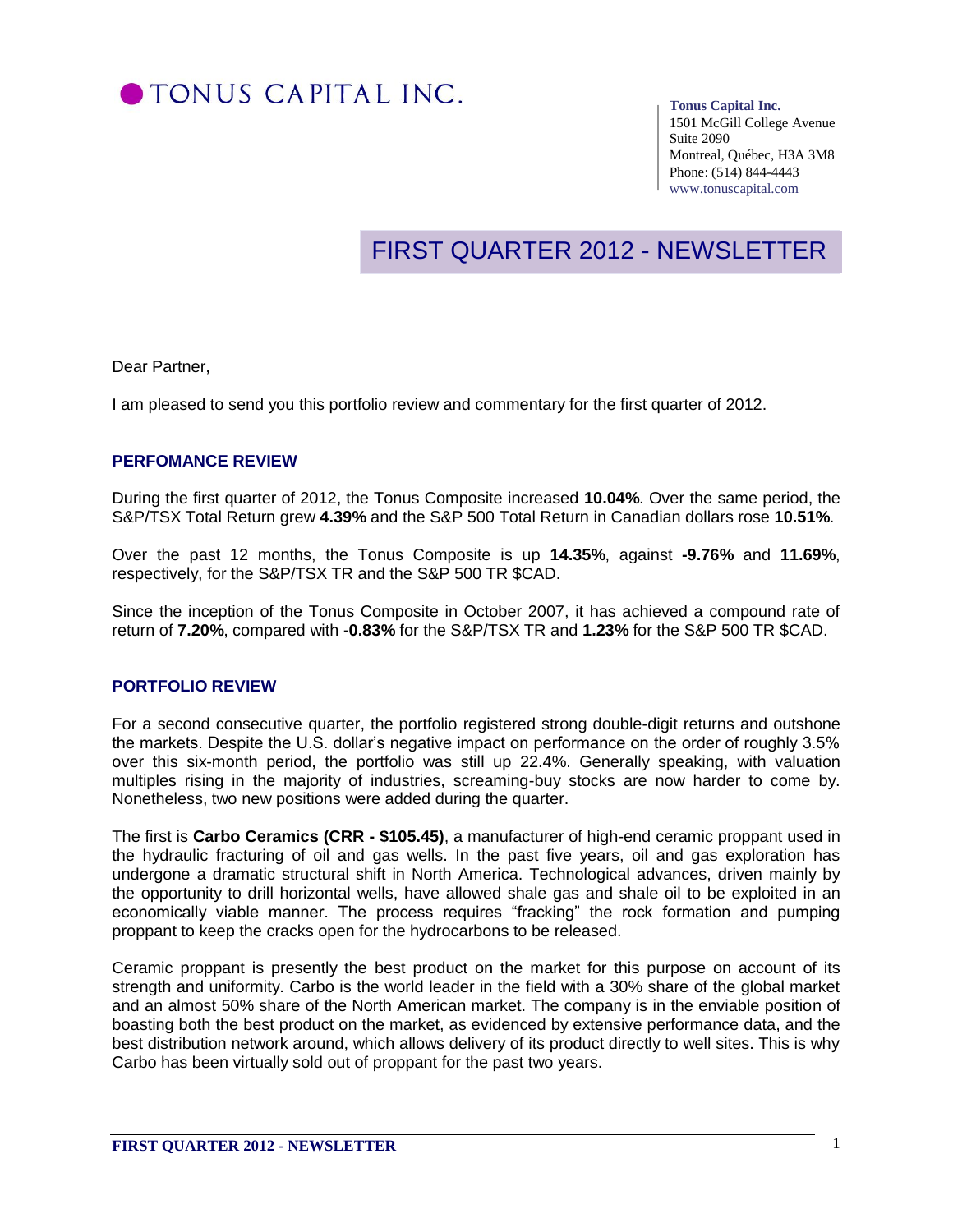Five key factors are driving demand for ceramic proppant: 1) the growing percentage (now 80%) of wells being drilled horizontally (or directionally); 2) the growing number of frac stages per well, which has jumped from 3 to 30; 3) an increase in the amount of proppant used per stage; 4) more and more well results demonstrating that ceramic proppant use increases a project's internal rate of return (IRR); and 5) the greater number of rigs on the market drilling at faster speeds and over longer distances. To meet growing demand, Carbo has been expanding its production capacity in North America, which should vault to 1.8 billion pounds by yearend 2013 from 1.0 billion in 2009. This should add more than \$2 per share in earnings over the next two years. Moreover, the company has decided to leverage its distribution infrastructure by also offering clients resin-coated sand, a high-quality tier-2 proppant. Total capacity for this product should reach 1.0 billion pounds by the end of this year, with sales expected to add more than \$1 in EPS.

To be sure, such strong growth has attracted competition in the sector and others are expanding capacity as well. Having personally spoken with some of the company's clients, I know that most wish they could increase their allocation of Carbo proppant (Carbo has had to limit quantities to each client in order to ensure a diversified base) and that, in some regions, especially the Bakken shale fields of North Dakota, it was virtually impossible to obtain any Carbo proppant. While I do believe that the added industry-wide capacity will drag the price of ceramic proppant down slightly from its fourth-quarter high, I still think that Carbo will experience volume, revenue, and earnings growth thanks to its extra capacity.

In terms of valuation, I model the company growing its earnings from \$6.00 this year to more than \$10.00 in 2014. Over the 2010-2014 period, Carbo will invest more than \$400 million to expand its production capacity and distribution infrastructure. Thanks to its exceptional cash flow generation, all this will be funded internally through operations, thus perpetuating the company's debt-free status. The stock was purchased at less than 10x earnings power, a real bargain for a debt-free company generating a return on capital of 20%.

I also started building a position in another stock during this first quarter. However, I will refrain from unveiling the name at this point in time as I am still mulling over the idea of increasing its weight.

There were two major sales in the quarter. First, **Wyndham Worldwide (WYN - \$46.51)** was sold at a nice 50% gain less than six months from its purchase in August 2011. At the time, the market was applying competitors' multiples to Wyndham's *Lodging* segment (hotel franchisor) and *Exchange* segment and thus attributed virtually no value to the company's *Vacation Ownership* segment, the company's timeshare business. This segment had a book value of more than \$2.2 billion and was profitable. By the time the stock was sold, the market was paying book value for this business. My intentions were to use the proceeds of the sale to invest in **Marriott Vacations Worldwide (VAC - \$28.51)**, Marriott's spinoff of its timeshare business. The stock at the time was trading at less than 0.6x book value, that is, at a substantial discount compared with the Wyndham stock. Unfortunately, I was overly finicky about the buying price and ended up purchasing fewer shares than initially planned. The stock has since shot up 60%.

The other significant selloff in the quarter was **Indigo Books & Music (IDG - \$8.85)**. The shares are trading at an irrefutably low multiple of 4x EBITDA as the future of the bookstore business continues to deteriorate. CEO Heather Reisman did well to begin rationalizing the number of outlets a few years ago and to invest early in the digital business with its Kobo e-reader. Kobo was sold to a Japanese company for \$315 million in November. I think it was wise to sell the business at an attractive price; management knows how and when to monetize assets. Following the announcement of the sale, the Indigo stock price sprang 30% to \$9.00. I sold our shares at just a tad above that mark. As good as management might be, they are facing hurricane headwinds from the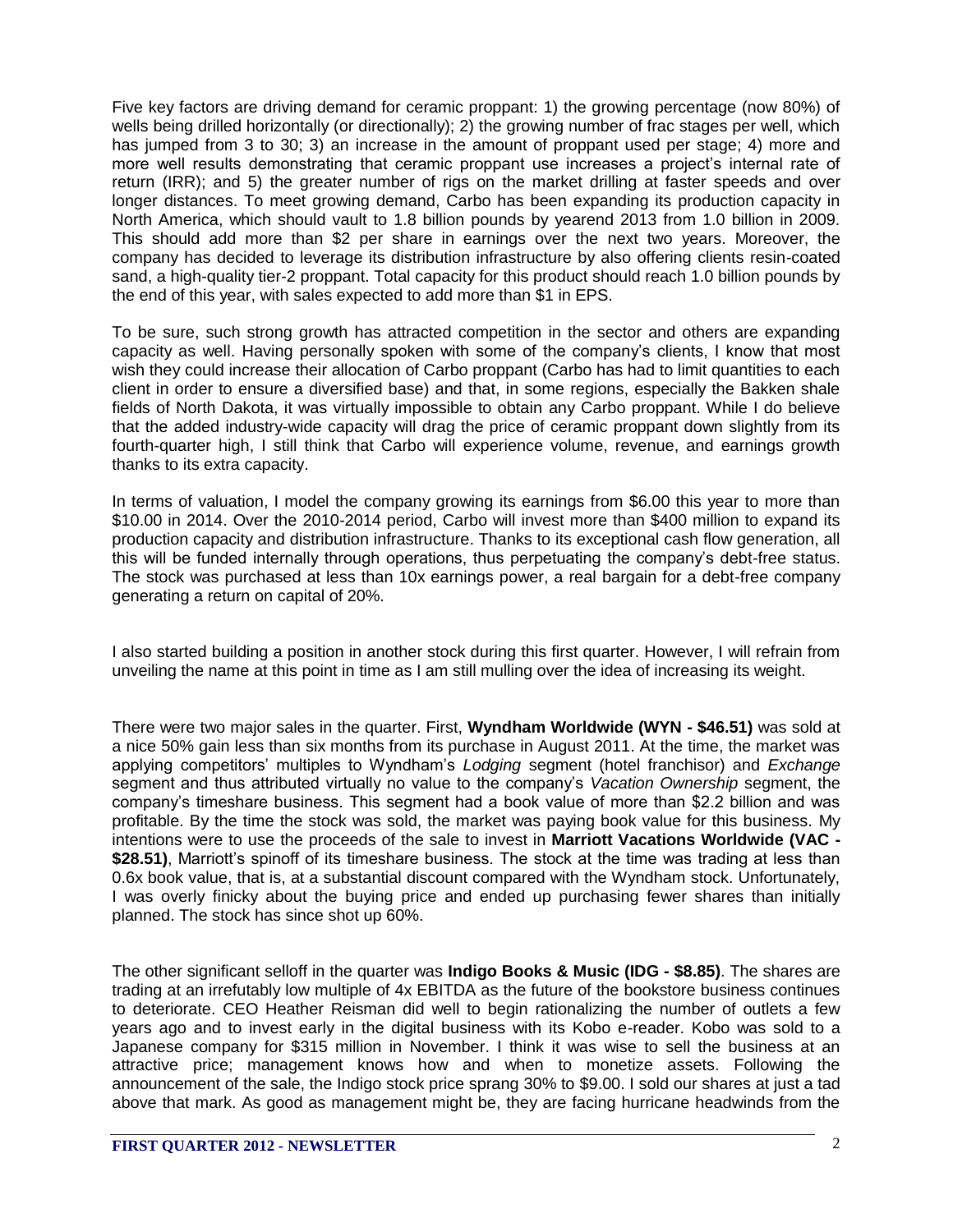digital revolution and the transition from physical books to e-readers. To quote Warren Buffett: "When a management with a reputation for brilliance tackles a business with a reputation for bad economics, it is the reputation of the business that remains intact." Though I would not have thrown the Canadian bookstore business into that bucket five years ago, or even two years ago for that matter, I now believe technology has profoundly changed it forever.

## **COMMENTARY**

The philosophy at Tonus Capital is that the portfolio manager should enjoy the utmost flexibility in order to maximize returns. By being market-cap agnostic, we are free to uncover value wherever it lies. Interestingly, in the first quarter, the two stocks that contributed most to the portfolio's performance were at opposite ends of the "size" spectrum.

On the large-cap side, **Comcast Corporation (CMCSK - \$29.51)**, the largest position in the portfolio, did very well during the quarter, rising 25%. The company reported improved subscriber growth metrics and average revenue per user (ARPU), which boosted margins in its video segment. Moreover, late in 2011, the company announced it was selling its wireless spectrum to Verizon. As a result, it will no longer have to sustain massive capital investments to build its mobile business. In addition to avoiding the risk of developing a business where its competitive edge would have been limited, the company freed up liquidity, which management intends to use to pay out a higher dividend to shareholders (up 44%) and to repurchase \$6.5 billion in shares (nearly 10% of shares outstanding).

On the small-cap side, **LoJack (LOJN - \$3.97)**, up 30% during the quarter, was the second biggest contributor to the portfolio's performance. The stock rallied when the company reported its fourthquarter results and management provided guidance on 2012 profitability, which was generally in line with my model. The company will continue to benefit from strong new-car sales in the United States, which are expected to rise in excess of 10% to over 14 million from 12.8 million in 2011. Every half a million cars sold in the United States adds \$1 million to LoJack's EBITDA. I met with the new management team that took over in November and I believe they will focus on strengthening the company's core auto business and might divest themselves of unprofitable operations. I also met with LoJack's biggest client, its South African licensee, which confirmed the relevance of the company's radio-frequency tracking device and reaffirmed its commitment to sell LoJack products. LoJack is still trading at 2x its depressed EBITDA but I believe there is still plenty of room for both profits and valuation multiples to improve.

Sincerely,

April 12, 2012 Philippe Hynes, CFA